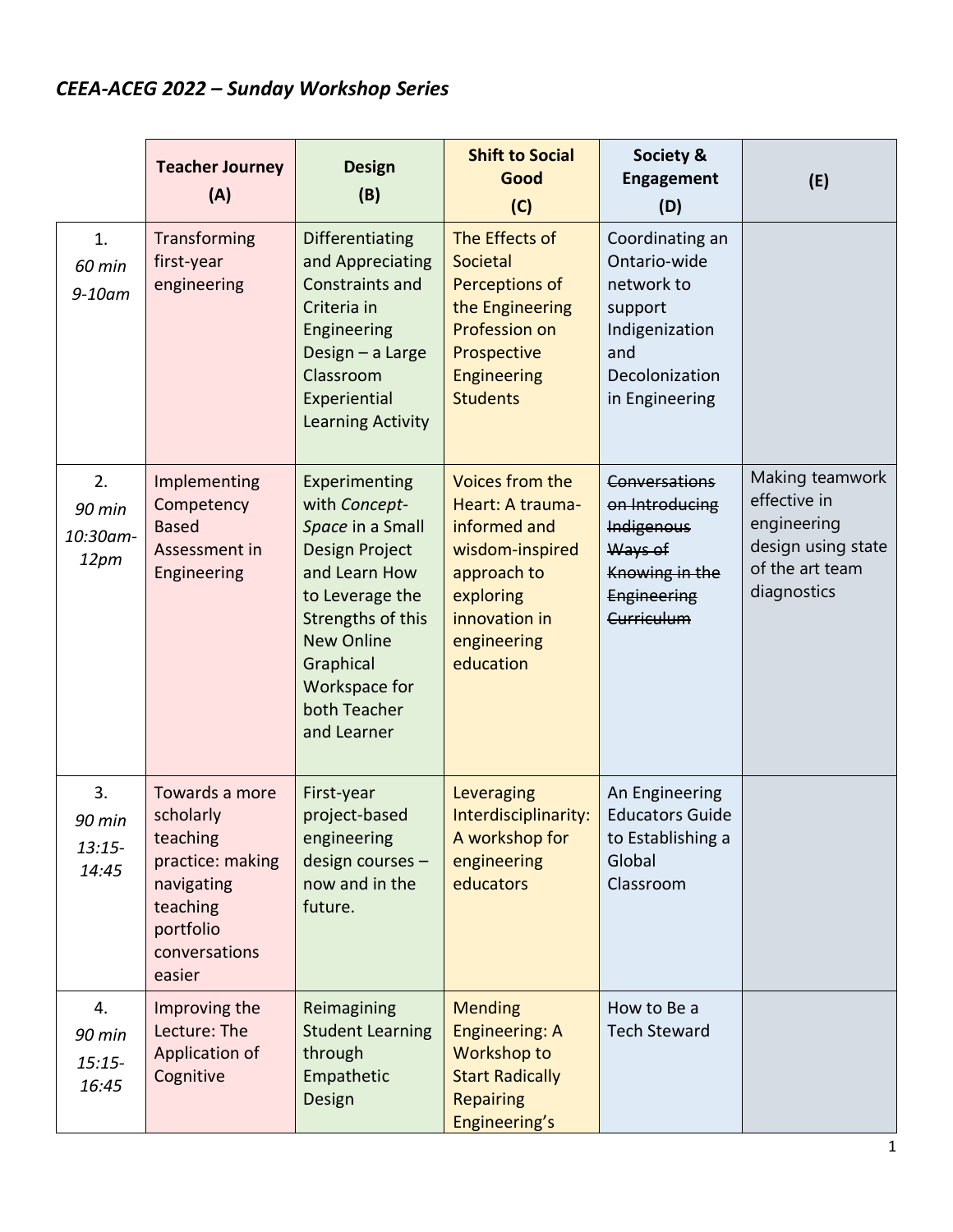| Science to | Relationship with |  |
|------------|-------------------|--|
| PowerPoint | the Rest of the   |  |
|            | World.            |  |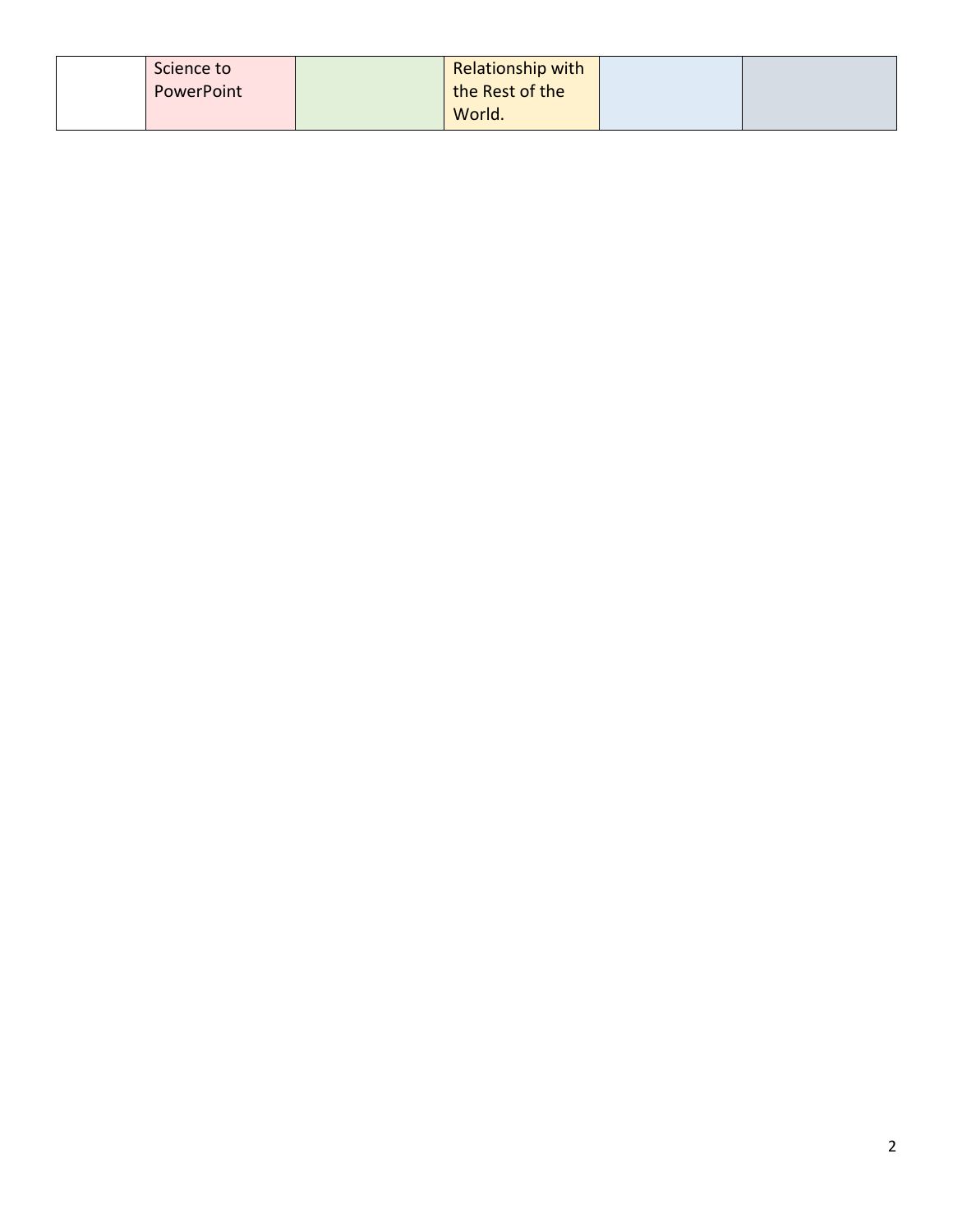## Session Details

| Session | <b>Title and Learning Outcomes</b>                                                                                                                                                                                                                                                                                                                                                                                                                                                                                                                                                                                                                                                                                                                                                                                                                                                  | Facilitators                                                                                                                |
|---------|-------------------------------------------------------------------------------------------------------------------------------------------------------------------------------------------------------------------------------------------------------------------------------------------------------------------------------------------------------------------------------------------------------------------------------------------------------------------------------------------------------------------------------------------------------------------------------------------------------------------------------------------------------------------------------------------------------------------------------------------------------------------------------------------------------------------------------------------------------------------------------------|-----------------------------------------------------------------------------------------------------------------------------|
| A       | <b>Teacher Journey</b>                                                                                                                                                                                                                                                                                                                                                                                                                                                                                                                                                                                                                                                                                                                                                                                                                                                              |                                                                                                                             |
| 1.      | <b>Transforming first-year engineering</b><br><b>Learning Outcomes</b><br>Discuss transforming a course or a program from traditional<br>to active learning: challenges and opportunities<br>Identify and apply exercises to help students with self-<br>$\bullet$<br>assessment, self-awareness, and self-development                                                                                                                                                                                                                                                                                                                                                                                                                                                                                                                                                              | Yani Jazayeri,<br>Kim Johnston,<br>Mike Potter,<br>Emily Marasco,<br>University of Calgary                                  |
| 2.      | <b>Implementing Competency Based Assessment in Engineering</b><br><b>Learning Outcomes</b><br>identify the key elements of Competency Based Assessment,<br>and<br>implement them into a learning module.                                                                                                                                                                                                                                                                                                                                                                                                                                                                                                                                                                                                                                                                            | Sean Maw,<br>University of Saskatchewan,<br>Brian Frank,<br>Queen's University,<br>Joel Frey,<br>University of Saskatchewan |
| 3.      | Towards a more scholarly teaching practice: making navigating<br>teaching portfolio conversations easier<br><b>Learning Outcomes</b><br>Distinguish between the concept of student learning vs.<br>student experience<br>Identify and describe challenges in their teaching practices<br>Reflect on and demonstrate the challenges in a<br>collaborative way (with peers)<br>Apply the principles/ideas/feedback emerged from<br>conversations in future practices<br>Implement tools to compile a more authentic teaching<br>portfolio                                                                                                                                                                                                                                                                                                                                             | Monica De Paoli,<br>Robert Fleisig,<br>Andrea Hemmerich,<br><b>McMaster University</b>                                      |
| 4.      | Improving the Lecture: The Application of Cognitive Science to<br><b>PowerPoint</b><br><b>Learning Outcomes</b><br>The goal of this workshop is to be a "why-to" guide as well as a<br>"how-to" guide for improved PowerPoint in the classroom. The<br>workshop will introduce participants to several cognitive theories<br>(e.g., cognitive load, dual-channel theory, etc.) and then<br>demonstrate how the theory can be applied to an existing example<br>slide from an engineering classroom. Next, working in groups,<br>participants will have the opportunity to apply the theory to their<br>own slides.<br>The objective of this workshop is not to simply provide generic slide<br>design rules, but rather to show that by following cognitive theories,<br>we can produce better slides with reduced cognitive load, which can<br>lead to improved learning outcomes. | Jeff Paul,<br>Jillian Seniuk Cicek,<br>Renato Bezerra Rodrigues,<br>University of Manitoba                                  |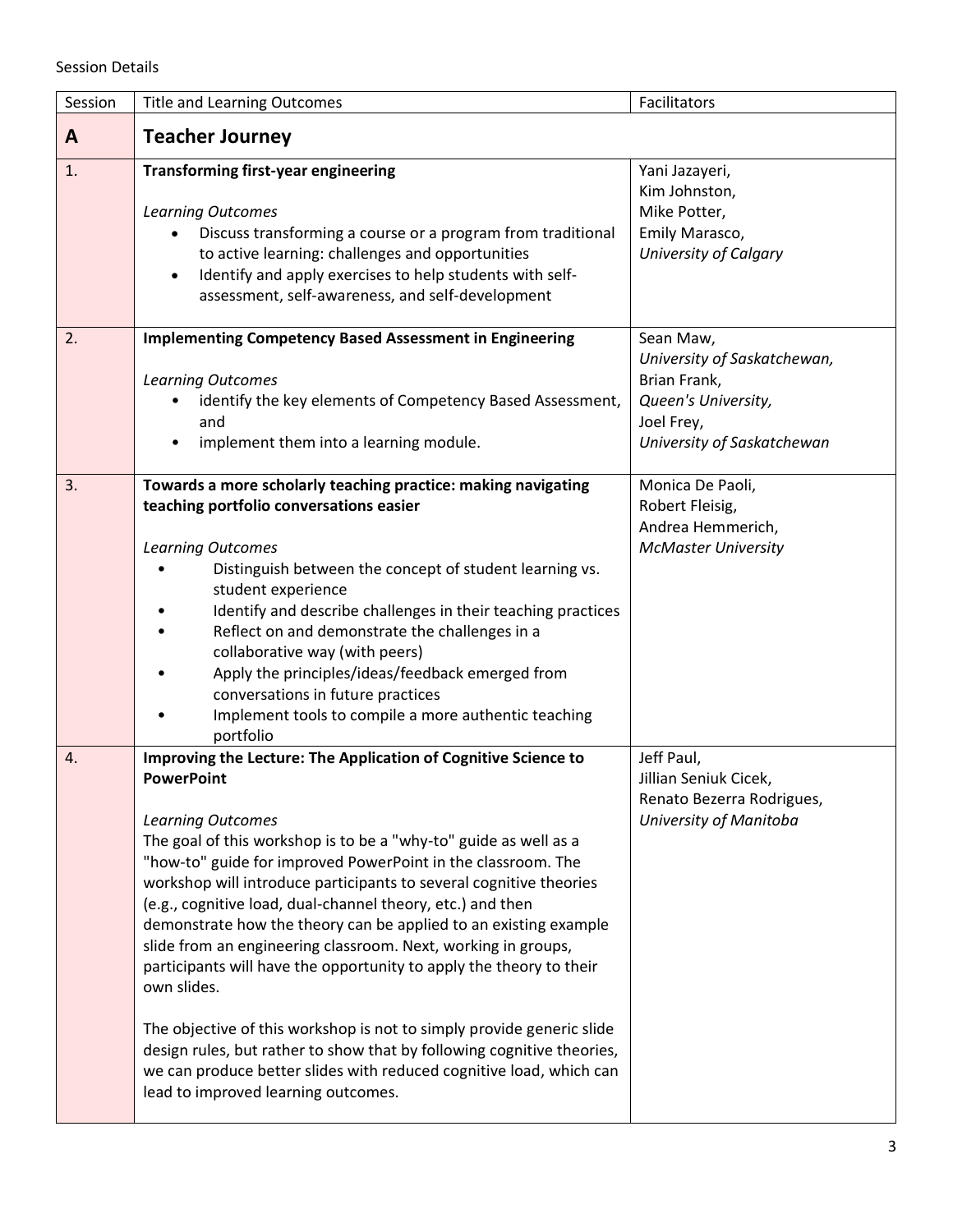| Please bring your own laptop and slide decks to the workshop for         |  |
|--------------------------------------------------------------------------|--|
| use during group work. If you do not have slides you are willing to      |  |
| share, the facilitators have plenty of examples for you to practice on.  |  |
| Alternatively, if you are willing, please feel free to send slides to us |  |
| ASAP if you'd like them to receive a cognitive makeover, and we will     |  |
| highlight them during the workshop.                                      |  |
|                                                                          |  |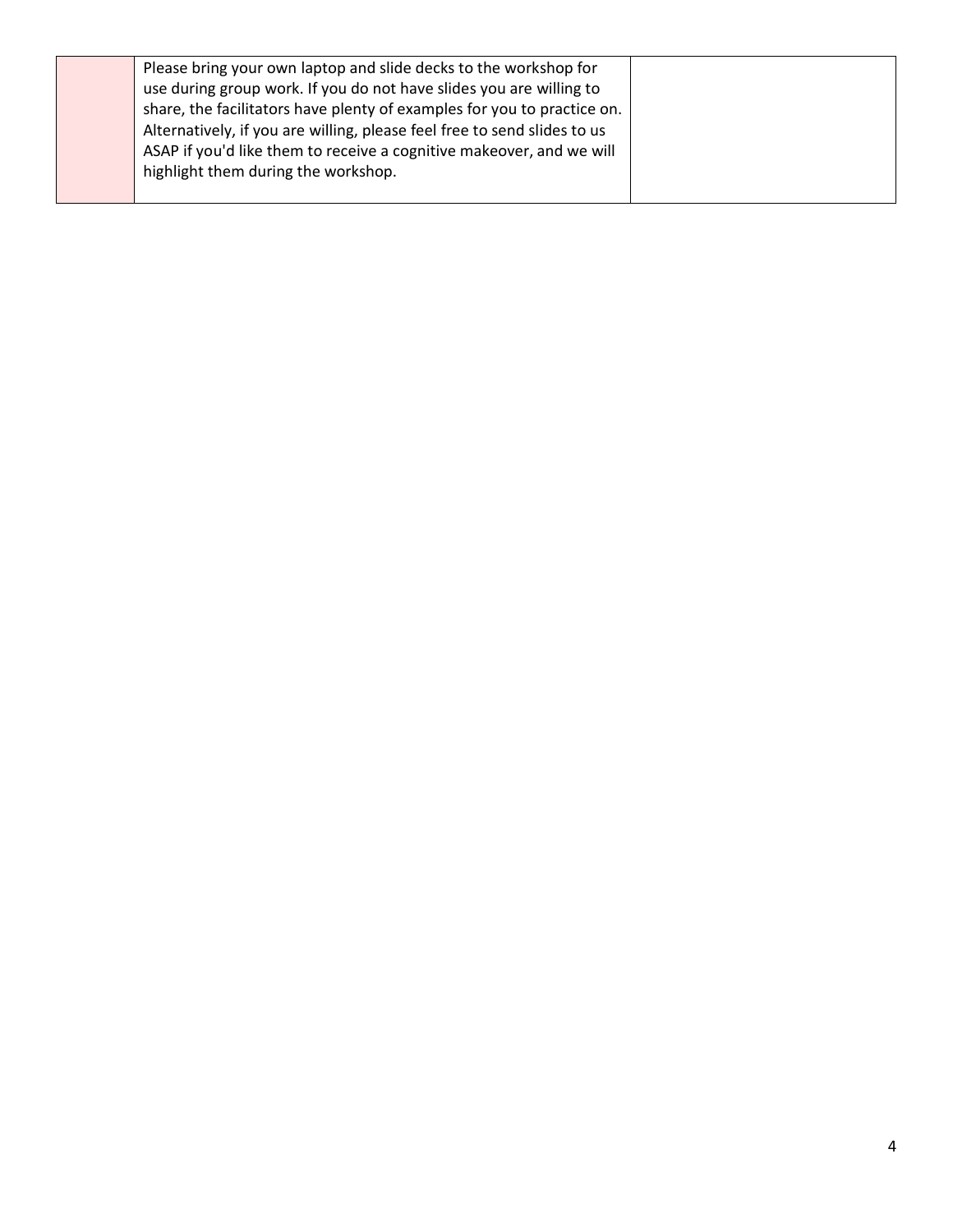| B  | <b>Design</b>                                                                                                                                                                                                                                                                                                                                                                                                                                                                                                                                                                                                                                                                                                   |                                                                                                                                                                                                          |
|----|-----------------------------------------------------------------------------------------------------------------------------------------------------------------------------------------------------------------------------------------------------------------------------------------------------------------------------------------------------------------------------------------------------------------------------------------------------------------------------------------------------------------------------------------------------------------------------------------------------------------------------------------------------------------------------------------------------------------|----------------------------------------------------------------------------------------------------------------------------------------------------------------------------------------------------------|
| 1. | Differentiating and Appreciating Constraints and Criteria in<br>Engineering Design - a Large Classroom Experiential Learning Activity<br><b>Learning Outcomes</b><br>Modify an experiential learning activity to help students<br>differentiate between, and recognize the importance of<br>constraints and criteria in the design process.<br>Recognize common opportunities for student learning during<br>this activity, and connections to other stages of the design<br>process.<br>Generate and approach to adapt the activity to different year<br>$\bullet$<br>levels and engineering disciplines.                                                                                                      | Stephen Mattucci,<br>Ryan Clemmer,<br>Andrea Bradford,<br>Bob Dony,<br>University of Guelph                                                                                                              |
| 2. | Experimenting with Concept-Space in a Small Design Project and<br>Learn How to Leverage the Strengths of this New Online Graphical<br>Workspace for both Teacher and Learner<br><b>Learning Outcomes</b><br>Learn the pedagogical foundations of concept-space, how it<br>can improve learning, teaching, and multidisciplinary design<br>teamwork<br>Experiment with concept-space in an engineering project and<br>$\bullet$<br>gain sufficient experience to integrate it where it will have a<br>positive impact on learning<br>Experiment with concept-space as an evaluator and learn<br>$\bullet$<br>how to use it to better understand a team's design process<br>and the contributions of individuals. | David Foley,<br>Fannie Joly-Emond,<br>Université de Sherbrooke                                                                                                                                           |
| 3. | First-year project-based engineering design courses - now and in the<br>future.<br><b>Learning Outcomes</b><br>Discussion of challenges in design, development, and delivery<br>of first-year integrated design engineering courses.<br>Identification of elements necessary for the future of first-<br>$\bullet$<br>year engineering design courses.<br>Development of strategies for improving course design now<br>and in the future.                                                                                                                                                                                                                                                                       | Shelir Ebrahimi,<br>Elizabeth Hassan,<br><b>McMaster University,</b><br>Cameron Farrow,<br>John R. Donald,<br>University of Guelph,<br>Marnie Jamieson,<br>Janice Miller-Young,<br>University of Alberta |
| 4. | Reimagining Student Learning through Empathetic Design<br><b>Learning Outcomes</b><br>Use empathetic design, including interviewing and<br>prototyping, to better understand another person's learning<br>experience;<br>Recognize/identify mindsets that support empathetic<br>pedagogical design;<br>Discuss the value of engaging with students using an<br>empathetic design approach.                                                                                                                                                                                                                                                                                                                      | Robert Fleisig,<br>Andrea Hemmerich,<br>Monica De Paoli,<br><b>McMaster University</b>                                                                                                                   |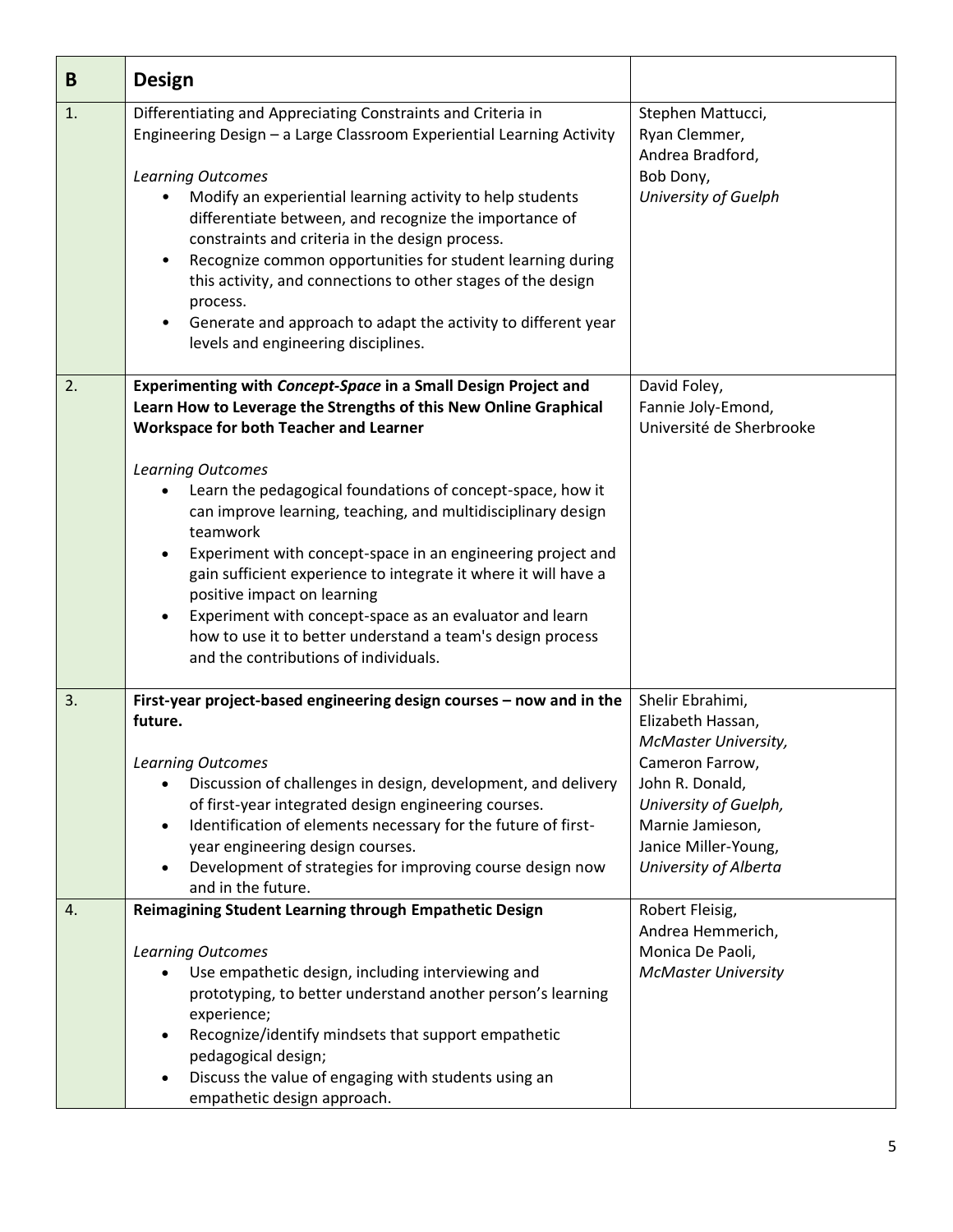| $\mathbf C$ | <b>Shift to Social Good</b>                                                                                                                                                                                                                                                                                                                                                                                                                                                                                                                                                                                                                                                        |                                                                                                                                                                                                                                                                                            |  |  |
|-------------|------------------------------------------------------------------------------------------------------------------------------------------------------------------------------------------------------------------------------------------------------------------------------------------------------------------------------------------------------------------------------------------------------------------------------------------------------------------------------------------------------------------------------------------------------------------------------------------------------------------------------------------------------------------------------------|--------------------------------------------------------------------------------------------------------------------------------------------------------------------------------------------------------------------------------------------------------------------------------------------|--|--|
| 1.          | The Effects of Societal Perceptions of the Engineering Profession on<br><b>Prospective Engineering Students</b><br><b>Learning Outcomes</b><br>To explore societal perceptions of the engineering profession<br>and ideas held by the public about engineers.<br>To determine why young people are drawn or repelled by the<br>$\bullet$<br>study of engineering, and if society's perception of<br>engineering affects the quality of prospective students.<br>To develop ideas and methods with which engineers and<br>$\bullet$<br>educators can better influence society's perception of<br>engineering in order to attract more suitable prospective<br>engineering students. | Fidel Labit,<br>Engineer-in-Residence at University<br>of Toronto                                                                                                                                                                                                                          |  |  |
| 2.          | Voices from the Heart: A trauma-informed and wisdom-inspired<br>approach to exploring innovation in engineering education<br><b>Learning Outcomes</b><br>Experiencing the creative potential of intention setting,<br>embodied practices, and circles<br>To surface voices that have been suppressed<br>To generate new visions and pathways for enhancing<br>engineering education                                                                                                                                                                                                                                                                                                | Kai Zhuang,<br>Brave49,<br>Dimpho Radebe,<br>University of Toronto                                                                                                                                                                                                                         |  |  |
| 3.          | Leveraging Interdisciplinarity: A workshop for engineering educators<br><b>Learning Outcomes</b><br>Articulate and explore disciplinary backgrounds, knowledges,<br>and experiences, and how these inform conceptions of<br>engineering and approaches to engineering education;<br>Identify disciplinary boundaries and intersections to empower<br>these spaces and generate collaborative interdisciplinary<br>opportunities;<br>Collaborate on an interdisciplinary initiative (e.g., project,<br>course, class, or learning activity).                                                                                                                                        | Rebekah Bennetch, University of<br>Saskatchewan<br>Jillian Seniuk Cicek,<br>Renato Rodrigues,<br>Kari Zacharias,<br>University of Manitoba<br>Laura Patterson, UBC<br>Chantal Rodier, University of Ottawa<br>Janna Rosales, Memorial University<br>Lydia Wilkinson, University of Toronto |  |  |
| 4.          | <b>Mending Engineering: A Workshop to Start Radically Repairing</b><br>Engineering's Relationship with the Rest of the World.<br><b>Learning Outcomes</b><br>identify the implicit values, methods, and tools that are part<br>of an act of "mending", and how they relate to sustainability<br>and social good.<br>apply ideation techniques to generate approaches to<br>$\bullet$<br>incorporating the values, methods, and tools of mending in<br>their own Engineering practice.<br>identify opportunities to include non-traditional pedagogical<br>methods in the Engineering classroom.                                                                                    | Matt Borland,<br>Kate Mercer,<br>Jenny Howcroft,<br>Matt Robichaud,<br>Alexi Orchard,<br>Shannon Veitch,<br>University of Waterloo                                                                                                                                                         |  |  |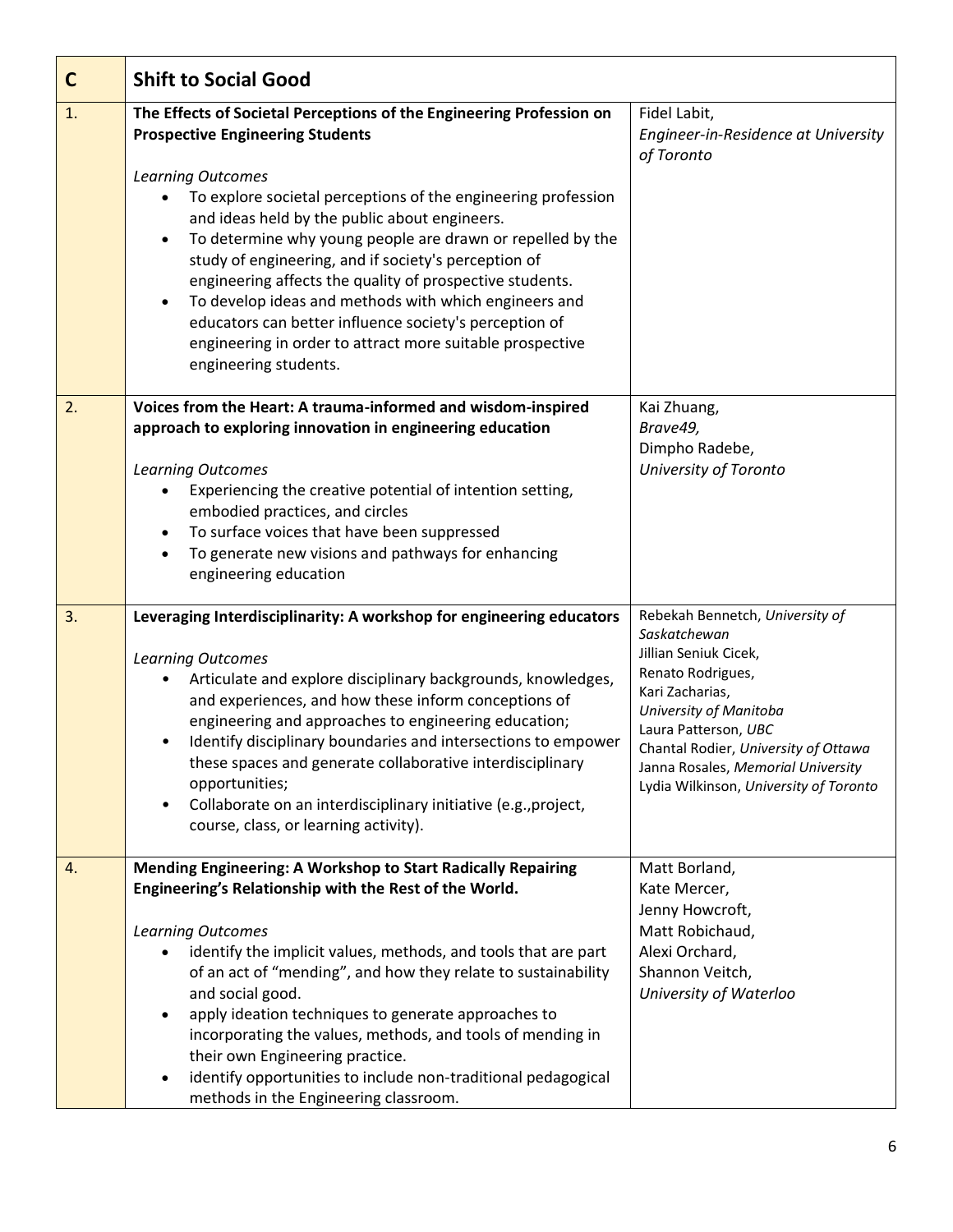| D   | <b>Society &amp; Engagement</b>                                                                                                                                                                                                                                                                                                                                                                                                                                                                                                                                                                                                               |                                                                                                                                                                                                                          |
|-----|-----------------------------------------------------------------------------------------------------------------------------------------------------------------------------------------------------------------------------------------------------------------------------------------------------------------------------------------------------------------------------------------------------------------------------------------------------------------------------------------------------------------------------------------------------------------------------------------------------------------------------------------------|--------------------------------------------------------------------------------------------------------------------------------------------------------------------------------------------------------------------------|
| 1.  | Coordinating an Ontario-wide network to support Indigenization<br>and Decolonization in Engineering<br>This workshop is a platform to launch the Ontario-wide network to<br>support Indigenization and Decolonization in Engineering. The<br>overarching goal of is to connect initiatives across multiple<br>institutions. Overall, this initiative is ruled by the philosophy of,<br>"nothing about us, without us", involving collaboration and<br>consultations with Indigenous people. Participants will engage in a<br>discussion and develop a plan of how to move forward with this<br>network.                                       | Brian Frank,<br>Queen's University<br>Jane Goodyer,<br>York University                                                                                                                                                   |
| 2.5 | Conversations on Introducing Indigenous Ways of Knowing in the<br><b>Engineering Curriculum</b><br><b>Learning Outcomes</b><br><b>.</b> Engage in conversation with indigenous voices.<br>• Appreciate different indigenous stories as way of learning the<br>indigenous world view.<br>Explore and develop authentic and respectful ways of<br>introducing indigenization to engineering curriculum as a<br>mechanism to complement the western world view.                                                                                                                                                                                  | Nadine Ibrahim,<br>University of Waterloo,<br>Kathryn Atamanchuk,<br>University of Manitoba,<br>John Donald,<br>University of Guelph,<br>Christine Moresoli,<br>University of Waterloo                                   |
| 3.  | An Engineering Educators Guide to Establishing a Global Classroom<br><b>Learning Outcomes</b><br>Identify limitations and obstacles in establishing global<br>classrooms and devise strategies to overcome them.<br>Categorize various tools and recourses and will map how they<br>$\bullet$<br>can be used to support and build a global classroom.<br>Formulate and articulate ways to incorporate virtual global<br>$\bullet$<br>student teams into their courses.<br>Identify institutional resources and international partners and<br>$\bullet$<br>work together to develop global classrooms and inclusive<br>learning opportunities. | Elham Marzi,<br>Anuli Ndubuisi,<br>Philp Asare,<br>University of Toronto                                                                                                                                                 |
| 4.  | <b>How to Be a Tech Steward</b><br>Learning Outcomes<br>Participants will:<br>Learn about the concept of technological stewardship, the<br>$\bullet$<br>value of tech stewardship for engineering education, and the<br>Tech Stewardship Practice program materials.<br>Learn how tech stewardship has been integrated in different<br>$\bullet$<br>curricular and co-curricular contexts.<br>Explore how tech stewardship could be implemented in their<br>own contexts.                                                                                                                                                                     | Mark Abbott,<br>Engineering Change Lab,<br>Fenella Amarasinghe,<br>Ryerson University,<br>Jeff Harris,<br>York University,<br>Janna Rosales,<br><b>Memorial University,</b><br>Kari Zacharias,<br>University of Manitoba |